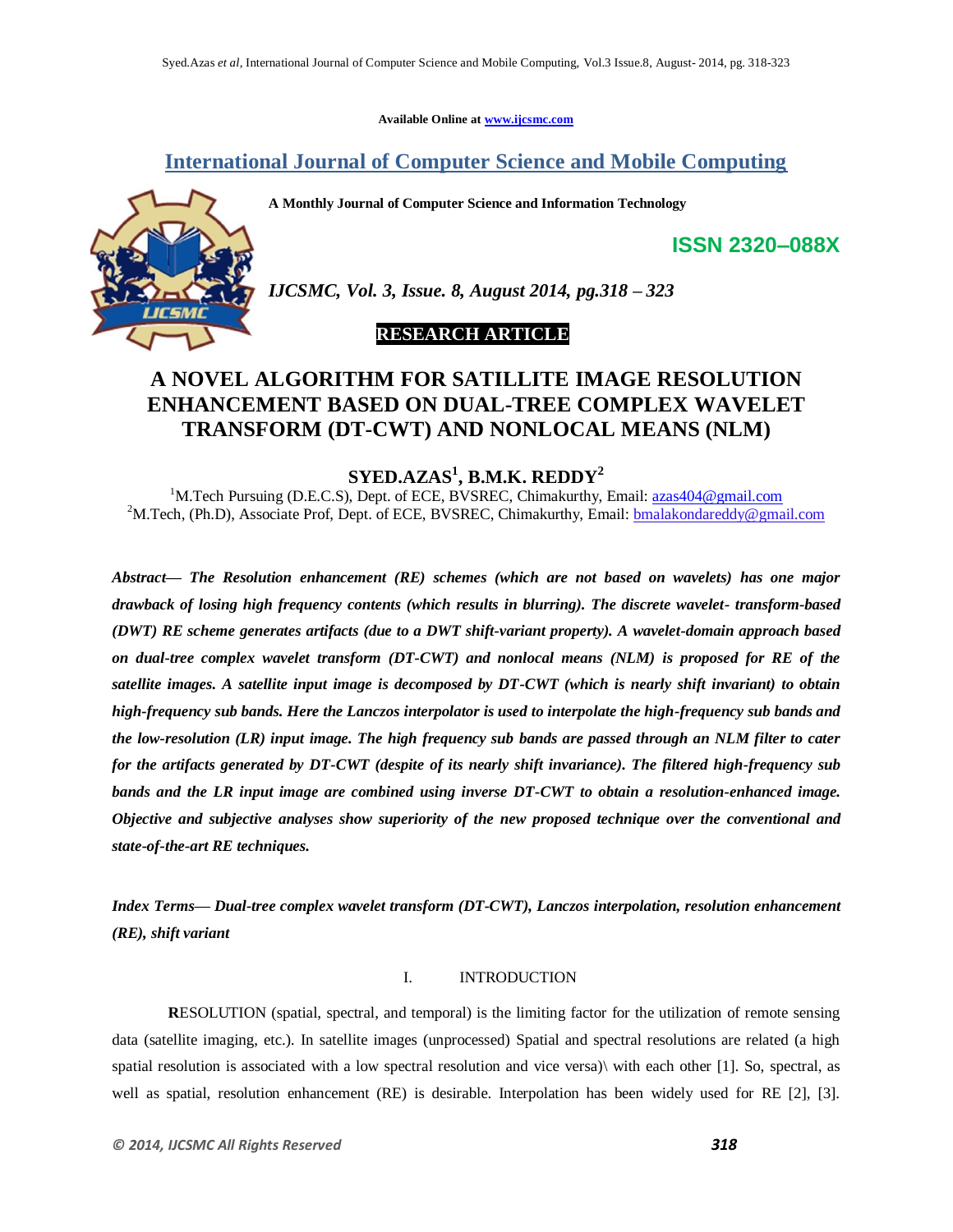Commonly used interpolation techniques are based on nearest neighbors (include nearest neighbor, bilinear, bicubic, and Lanczos). The Lanczos interpolation (windowed form of a sinc filter) is superior than its counterparts (including nearest neighbor, bilinear, and bicubic) because it has increased ability to detect edges and linear features. And it also offers the best compromise in terms of reduction of aliasing, sharpness, and ringing [4]. Methods based on vector-valued image regularization with partial differential equations (VVIR-PDE) [5] and inpainting and zooming using sparse representations [6] are now state of the art in the field (mostly applied for image inpainting but can be also seen as interpolation). RE schemes (which are not based on wavelets) suffer from one major drawback of losing high frequency contents (which results in blurring). RE by using wavelet domain is a new research area, and recently, many algorithms [discrete wavelet transform (DWT) [7], stationary wavelet transform (SWT) [8], and dual-tree complex wavelet transform (DT-CWT) [9] have been proposed [7]–[11]. An RE scheme was proposed in [9] using DT-CWT and bicubic interpolations, and results were compared shown superior) with the conventional schemes (i.e., nearest neighbor, bilinear, and bicubic interpolations and wavelet zero padding). More recently, in [7], a scheme based on DWT and bicubic interpolation was proposed, and results were compared with the conventional schemes and the state-of-art schemes (wavelet zero padding and cyclic spinning [12] and DT-CWT [9]). But, DWT is shift variant, which causes artifacts in the RE image, and has a lack of directionality; so, DT-CWT is almost shift and rotation invariant [13]. DWT-based RE schemes generate artifacts (due to DWT shift-variant property). In this paper, a DT-CWT-based nonlocal-means-based RE (DT-CWT-NLM-RE) technique is proposed, using the DT-CWT, Lanczos interpolation, and NLM. This DT-CWT technique is nearly shift invariant and directional selective. Moreover, DT-CWT preserved the usual properties of perfect reconstruction with well-balanced frequency responses [13], [14]. Consequentially, DT-CWT gives better results after the modification of the wavelet coefficients and provides less artifacts, as compared with traditional DWT. Since the Lanczos filter offer less aliasing, sharpness, and minimal ringing, so, this one is the better choice for RE. NLM filtering [15] is used to further enhance the performance of DT-CWT-NLM-RE by reducing the artifacts. The results (for spatial RE of optical images) are compared with the best performing techniques [5], [7]–[9].

# II. PRELIMINARIES

#### *A. NLM Filtering*

The NLM filter (an extension of neighborhood filtering algorithms) is based on the assumption that image content is likely to repeat itself within some neighborhood (in the image) [15] and in neighboring frames [16]. It computes denoised pixel  $x(p, q)$  by the weighted sum of the surrounding pixels of  $Y(p, q)$  (within frame and in the neighboring frames) [16]. This feature provides a way to estimate the pixel value from noisecontaminated images. In a 3-D NLM algorithm, the estimate of a pixel at position  $(p, q)$  is

$$
x(p,q) = \frac{\sum_{m=1}^{M} \sum_{(r,s) \in N(p,q)} Y_m(r,s) K_m(r,s)}{\sum_{m=1}^{M} \sum_{(r,s) \in N(p,q)} K_m(r,s)} (1)
$$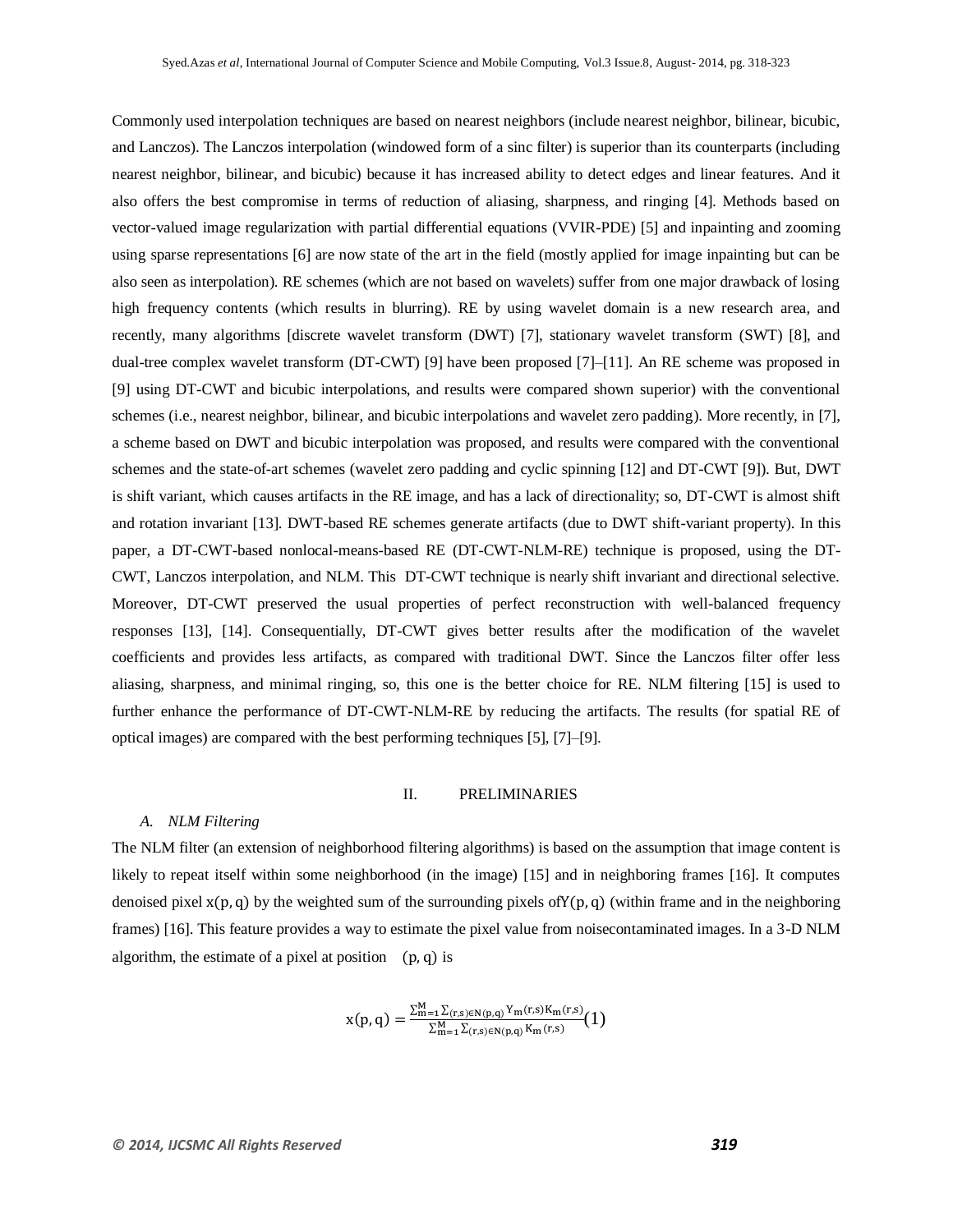Where m is the frame index, and N represents the neighborhood of the pixel at location (p, q). K values are the filter weights, i.e.

$$
K(r,s) = \exp\left\{-\frac{\|V(p,q)-V(r,s)\|_2^2}{2\sigma^2}\right\} \times f\left(\sqrt{(p-r)^2 + (q-s)^2 + (m-1)^2}\right) \tag{2}
$$

where V is the window [usually a square window centered at the pixels Y (p, q) and Y (r, s)] of pixel values from a geometric neighborhood of pixels Y (p, q) and Y (r, s),  $\sigma$  is the filter coefficient, and f(.) is a geometric distance function. K is inversely proportional to the distance between Y (p, q) and Y (r,s).



# *B. NLM-RE*

RE is achieved by modifying NLM with the following model [17]:

$$
L_m = IJQX + n \tag{3}
$$

where  $L_m$  is the vectorized low-resolution (LR) frame, I is the decimation operator, J is the blurring matrix, Q is the warping matrix, X is the vectorized high-resolution (HR) image, and n denotes the Gaussian white noise. The aim is to restore X from a series of L. Penalty function  $\epsilon$  is defined as

$$
\epsilon^{2} = \frac{1}{2} \sum_{m=1}^{M} ||IJQx - Y_{m}||_{2}^{2} + \lambda R(x)
$$
 (4)

whereR is a regularization term,  $\lambda$  is the scale coefficient, x is the targeted image, and  $Y_m$  is the LR input image. In [17], the total variation kernel is chosen to replace R, acting as an image deblurring kernel. To simplify the algorithm, a separation of the problem in (4) is done by minimizing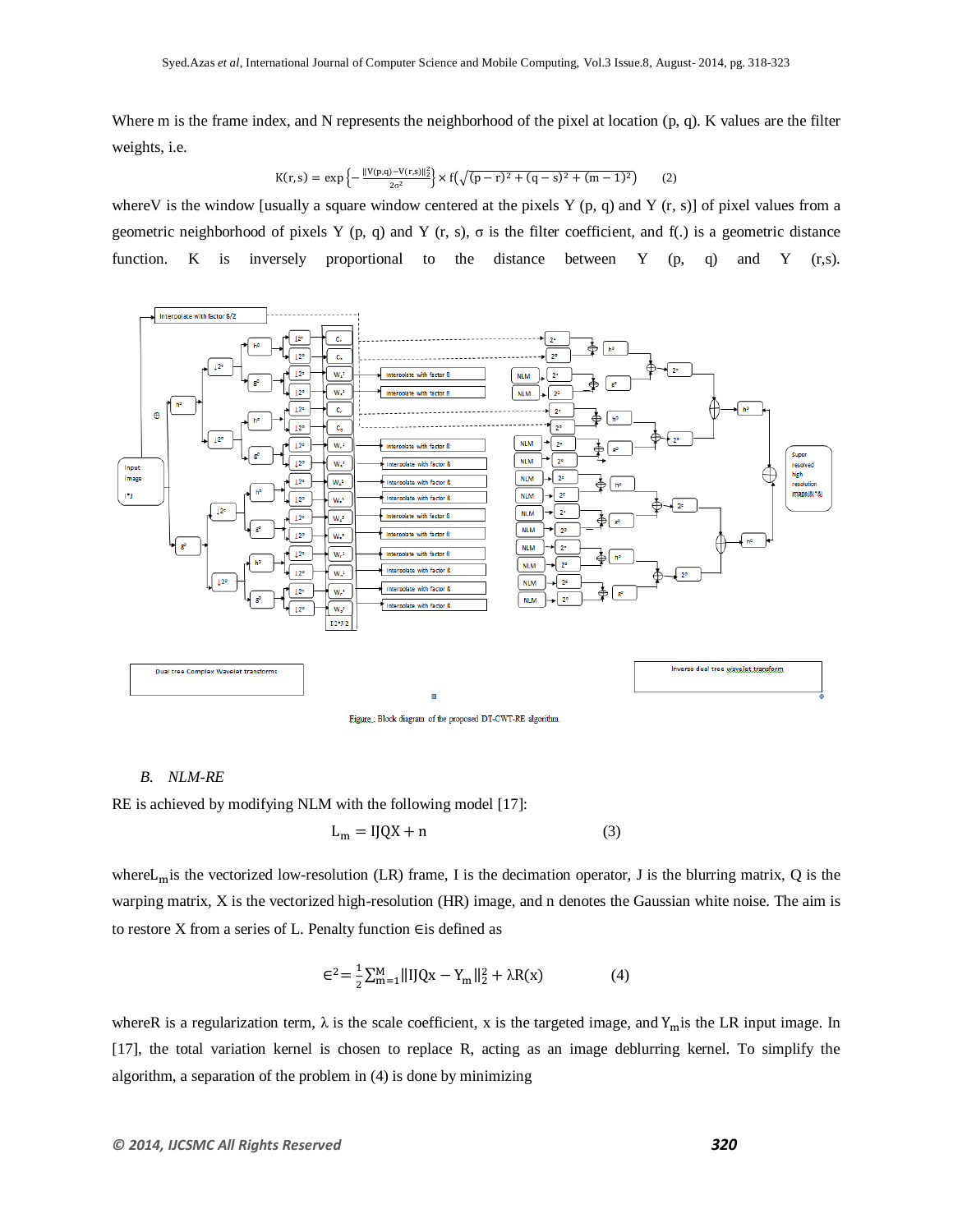$$
\epsilon_{\text{fusion}}^2 (Z) = \frac{1}{2} \sum_{m=1}^{M} (IQZ - L_m)^T o_m (IQZ - L_m)
$$
 (5)

whereZ is the blurred version of the targeted image, and  $O_m$  is the weight matrix, followed by minimizing a deblurring equation [11], i.e.,

$$
\epsilon_{RE}^{2}(X) = ||JX - Z||_{2}^{2} + \lambda R(Z)
$$
 (6)

Pixel wise solution of (5) can be obtained as

$$
\hat{z} = \frac{\sum_{m=1}^{M} \sum_{(r,s) \in N(p,q)} Y_m^r(r,s) K_m^r(r,s)}{\sum_{m=1}^{M} \sum_{(r,s) \in N(p,q)} K_m^r(r,s)}
$$
(7)

where the superscript r refers to the HR coordinate. Instead of estimating the target pixel position in nearby frames, this algorithm considers all possible positions where the pixel may appear; therefore, motion estimation is avoided [11]. Equation (7) apparently resembles (1), but (7) has some differences as compared with (1). The weight estimation in (2) should be modified because 'K' is corresponding matrix O has to be of the same size as the HR image. Therefore, a simple up scaling process to patch V is needed before computing K. The total number of pixel Y in (7) should be equal to the number of weights K. Thus, a zero-padding interpolation is applied to L before fusing the images [11].

#### III. PROPOSED METHOD

In this algorithm (DT-CWT-NLM-RE), we decompose the LR input image (for the multichannel case, each channel is separately treated) in different sub bands (i.e., C<sub>i</sub> and W<sub>i</sub><sup>1</sup>, where  $i \in \{A, B, C, D\}$  and  $j \in \{1, 2, 3\}$ ) by using DT-CWT, as shown in Fig. 1.  $C_i$  values are the image coefficient sub ands, and  $w_i^j$  are the wavelet coefficient sub bands. Here the subscripts A, B, C, and D represent the coefficients at the even-row and even-column index, the odd-row and even column index, the even-row and odd-column index and the odd-row and odd-column index, respectively, where ash and g represent the low-pass and high-pass filters, respectively. And the superscript e and o represent the even and odd indices, respectively. W<sub>i</sub>Values are interpolated by factor  $\beta$  using the Lanczos interpolation (having good approximation capabilities) and Combined with the  $\beta/2$ -interpolated LR input image. Since C<sub>i</sub>contains lowpass-filtered image of the LR input image, therefore, high-frequency information is lost. To cater for it, we have used the LR input image instead of  $C_i$ . Although the DT-CWT is almost shift invariant [14], therefore, it may produce artifacts after the interpolation of  $W_i^j$  so to remove these artifacts, NLM filtering is used. All interpolated  $W_i^j$  values are passed through the NLM filter. After that we apply the inverse DT-CWT to these filtered subbands along with the interpolated LR input image to reconstruct the HR image. The results presented show that the proposed DT-CWT-NLM-RE algorithm gives better than the existing wavelet-domain RE algorithms in terms of the peak-signal-to noise ratio (PSNR), the MSE, and the Q-index [18].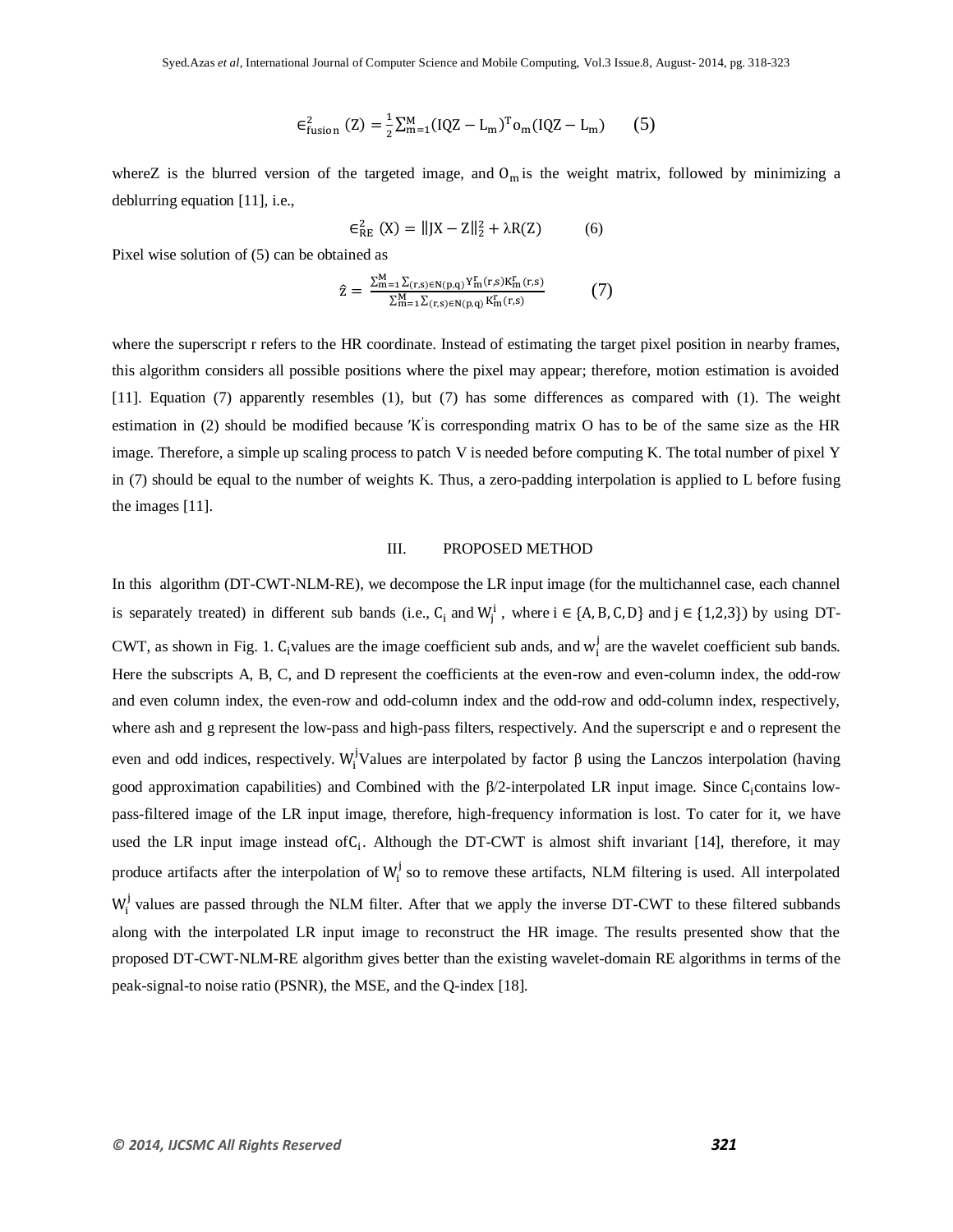# IV. SIMULATION RESULTS



Figure : Input Image



Figure : Output Image (High Resolution Image)

# V. CONCLUSION

In this paper an RE technique based on DT-CWT and an NLM filter has been proposed. This technique decomposes the LR input image using DT-CWT. By using the Lanczos interpolator Wavelet coefficients and the LR input image was interpolated. This DT-CWT is nearly shift invariant and generates less artifacts as compared with DWT. NLM filtering is used to overcome the artifacts generated by DT-CWT and to further enhance the performance of the proposed technique in terms of MSE, PSNR, and Q-index. Experimental results show the superior performance of proposed techniques.

# ACKNOWLEDGMENT

The authors would like to thank Satellite Imaging Corporation for providing satellite images for research purpose.